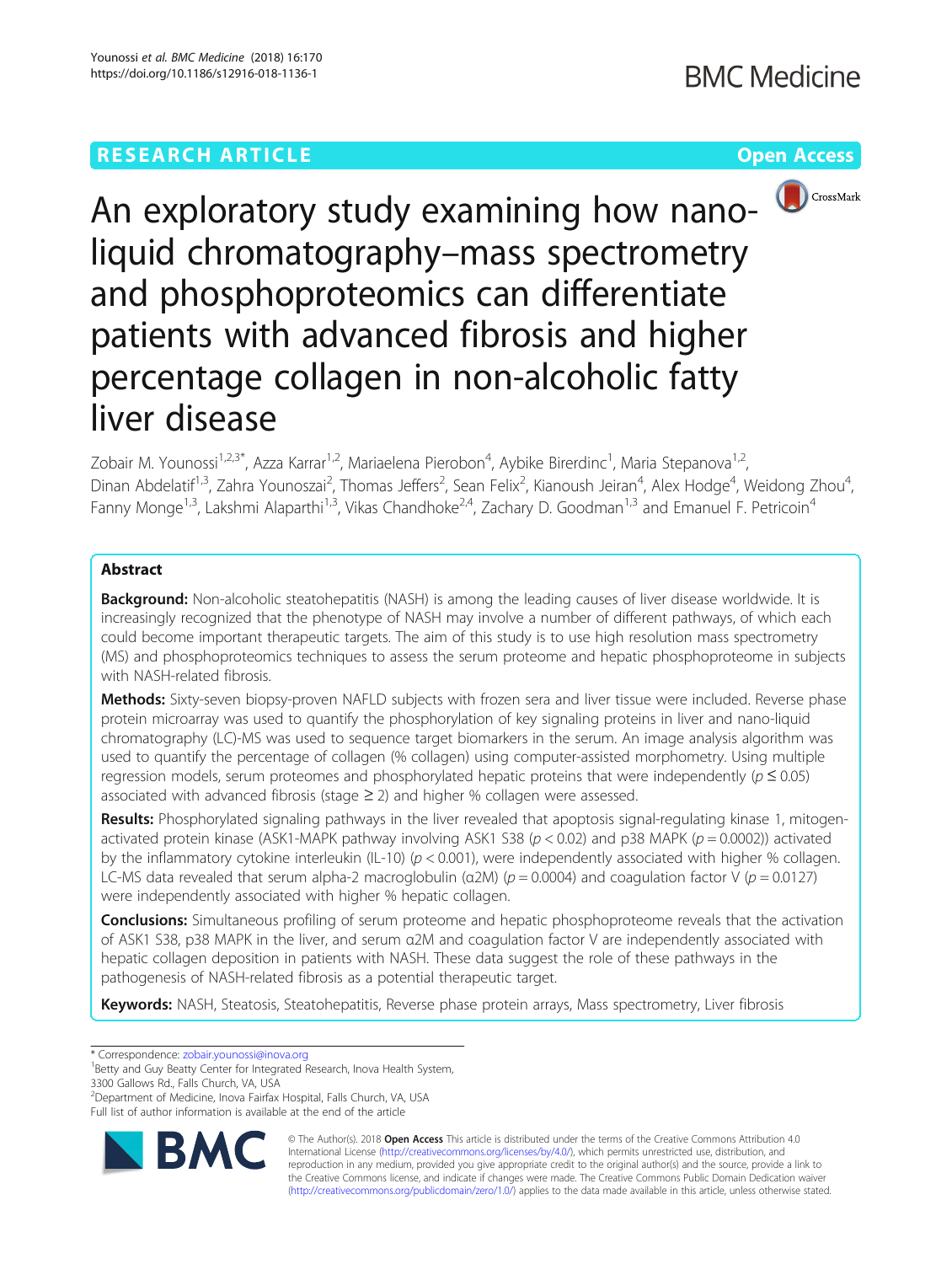### Background

Non-alcoholic fatty liver disease (NAFLD) is rapidly becoming the most prominent cause of chronic liver disease worldwide, with prevalence estimated at approximately 24% [\[1\]](#page-11-0). NAFLD is considered the hepatic manifestation of metabolic syndrome and represents a spectrum ranging from steatosis to non-alcoholic steatohepatitis (NASH) and NASH-related cirrhosis [[2](#page-11-0)]. Liver biopsy data suggest that approximately 20% of subjects with NAFLD have underlying NASH [\[3](#page-11-0), [4\]](#page-11-0). Furthermore, NAFLD subjects with multiple components of metabolic syndrome have an increased likelihood of having underlying NASH and advanced fibrosis [[3](#page-11-0), [5](#page-11-0), [6\]](#page-11-0). Evidence from observational studies suggests that NASH is the subtype of NAFLD with the highest risk of progression and adverse outcomes [\[2](#page-11-0), [6](#page-11-0)]. However, a small proportion of subjects whose liver biopsies indicate non-NASH NAFLD may also progress to NASH and related fibrosis [\[7](#page-11-0)]. Nevertheless, the exact conditions under which some of these patients' progress is still not well understood.

In addition to the clinical factors associated with adverse outcomes in NASH, a number of studies have assessed histologic features associated with mortality. In this context, the presence of histologic inflammation and ballooning degeneration of hepatocytes can be associated with advanced hepatic fibrosis in patients with NASH but not mortality  $[8-13]$  $[8-13]$  $[8-13]$  $[8-13]$ . In contrast, only hepatic fibrosis was shown to independently predict liver-related mortality [[9,](#page-11-0) [12](#page-12-0), [13\]](#page-12-0). This has prompted some experts to consider the presence of fibrosis in NASH as the most important predictor of long-term prognosis. It is important to note that, in 2017, histologic assessment remains the gold standard for diagnosing NASH and staging hepatic fibrosis [\[14](#page-12-0)–[16\]](#page-12-0). Despite a great deal of ongoing efforts, a validated non-invasive biomarker or an effective treatment for NASH has not been approved [[17](#page-12-0)–[29](#page-12-0)].

Proteomics is a powerful technology that can help identify therapeutic targets and potential biomarkers in different diseases. We have utilized this high throughput technology in our previous studies of NASH in adipose tissue [[21](#page-12-0)–[24\]](#page-12-0), where have shown that (1) NASH-specific disruption of the kinase-driven signaling cascades in visceral adipose tissue leads to detectable changes in the levels of soluble molecules released into the bloodstream, and (2) biomarkers discovered in silico could contribute to predictive models for chronic diseases.

An in-depth assessment of different proteomics platforms in patients with NASH and associated fibrosis is not available. Therefore, the present study aimed to use reverse phase protein microarray (RPMA) techniques to evaluate phosphoproteomic pathways that may be active in the hepatic tissue of patients with NASH-related fibrosis. Additionally, we aimed to use protein harvesting nanoparticles coupled with high resolution mass spectrometry (MS) to assess the serum proteome associated with NASH-related fibrosis.

### **Methods**

### Study design: study cohort, blood and liver tissue collection

The study cohort included 67 obese patients  $(BMI > 40 \text{ kg/m}^2)$ who underwent a liver biopsy for clinical indications. Histological diagnosis was made by the study hepatopathologist (ZG) and patients were classified into groups as NASH NAFLD  $(n = 42)$  and non-NASH NAFLD (simple steatosis)  $(n = 24)$  or patients with fibrosis stage  $\geq 2$  (*n* = 5) and fibrosis stage  $2 < (n = 3)$ . Fibrosis was also quantified after staining for collagen type V by Sirius red staining as outlined in detail below .

Blood samples, liver tissue, and demographic and clinical data were collected at the time of liver biopsy and after obtaining informed consent. All human samples were collected according to a protocol approved by Inova Fairfax Hospital Institutional Review Board and under patient informed written consent. Consistent with the intent of the study, patients diagnosed with viral hepatitis (HCV antibody (−) and HBs Antigen (−)) or other liver diseases, hepatocellular carcinoma, and/or evidence of excessive alcohol use  $(\geq 10 \text{ g/d})$ , as defined by established clinical criteria, were excluded.

#### Liver histological assessment and collagen quantification

All liver biopsies were stained with hematoxylin and eosin and Sirius red for steatosis and collagen quantification. All biopsies were evaluated by the study hepatopathologist for the degree of steatosis (0–3), portal inflammation (0–3), interlobular pericellular fibrosis, portal fibrosis (0–3), and the presence of bridging fibrosis and cirrhosis. The definition of NAFLD included presence of more than 5% macrovesicular hepatic steatosis. NASH diagnosis required presence of hepatic steatosis and inflammation, together with hepatocyte injury with degenerative ballooning, with or without Mallory–Denk bodies and/or pericellular fibrosis [[30,](#page-12-0) [31\]](#page-12-0). Advanced fibrosis was defined as stage  $\geq 2$ . Collagen quantification was performed following the acquisition of digitalized images of Sirius stained slides with an Aperio Scanscope XT scanner. Aperio's positive pixel count algorithm was used to quantify the percentage of stained collagen (% collagen) (Additional file [1](#page-11-0): Figure S1). Values for % collagen were grouped into upper quartile  $(Q4 > 5.36\%$   $n = 15)$ , middle quartiles  $(Q2-Q3 = 1.58-5.36, n = 31)$ , and lower quartile  $(Q1 < 1.89\%, n = 16)$ .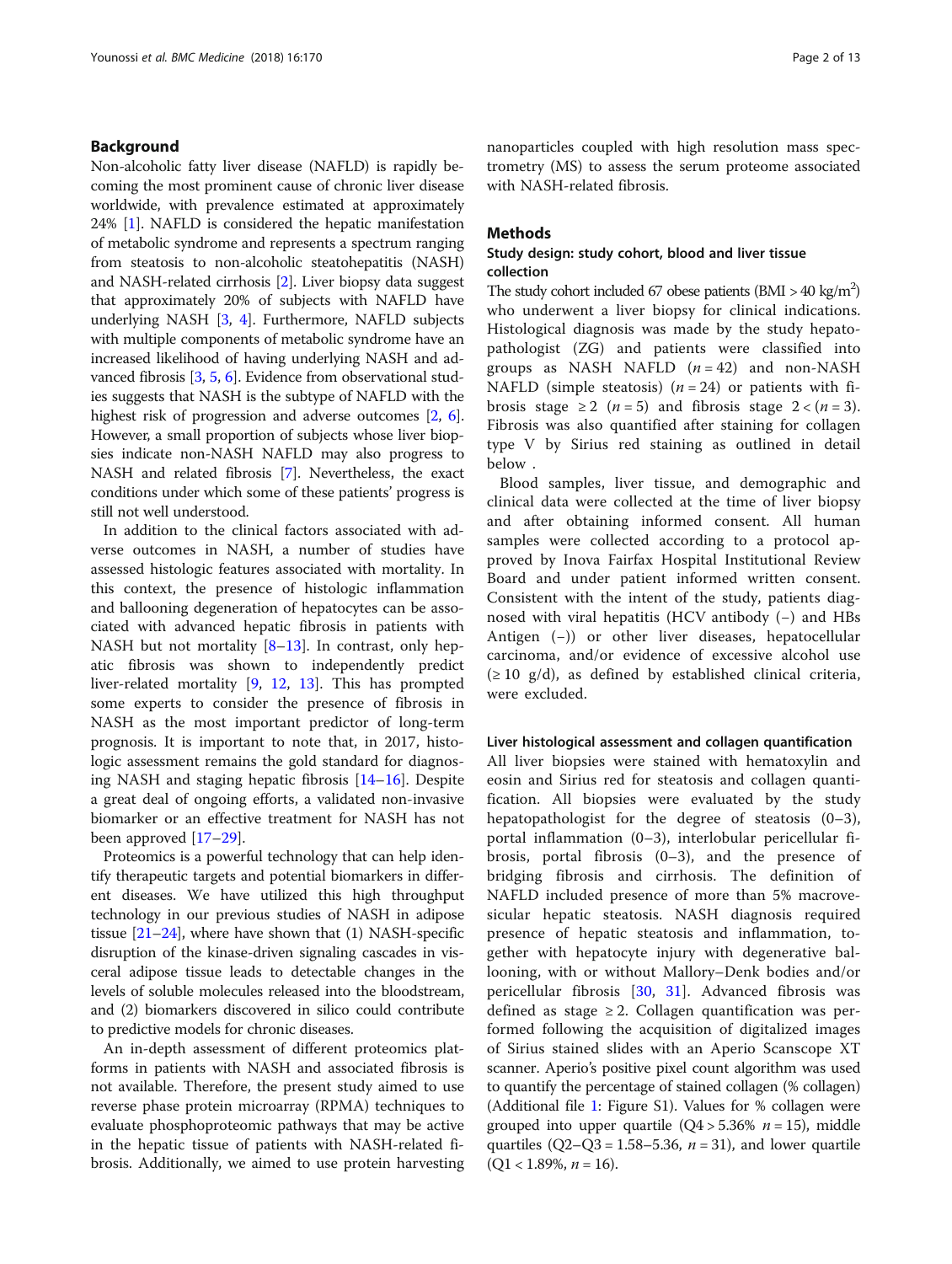#### Proteomics analysis

#### Serum proteome enrichment using nanoparticles

Hydrogel nanotrap particles were used to enrich for low abundance serum proteins as previously described [\[32](#page-12-0)]. Breifly, particles were prepared with three different affinity dyes (Trypan blue, Cibacron blue, and Bismark brown) that have been previously shown to be an optimal recipe to capture a wide range of low abundance proteins [\[33](#page-12-0), [34\]](#page-12-0). Proteins were then released from the particles by elution with acetonitrile and ammonium hydroxide, followed by centrifugation.

### Serum proteomics using liquid chromatography (LC) coupled with tandem MS analysis

Prior to MS analysis, nanoparticle-captured eluates were dried under compressed nitrogen and subsequently reconstituted in 8 M urea, reduced by 10 mM DTT, alkylated by 50 mM iodoacetamide, and digested by trypsin at 37 °C overnight. Tryptic peptides were further purified by Zip-Tip (Millipore, Billerica, MA, USA) and analyzed by LC coupled tandem MS (LC–MS/MS) with an LTQ-Orbitrap mass spectrometer (Thermo Fisher Scientific, Waltham, MA, USA). The reversed-phase LC column was packed with resin (Michrom BioResources, CA, USA) and then washed with 0.1% formic acid after sample injection and peptides were eluted using a linear gradient of 0% mobile phase B to 50% B to 100% B. The LTQ-Orbitrap was operated in a data-dependent mode in which each full MS scan (30,000 resolving power) was followed by eight MS/MS scans where the eight most abundant molecular ions were selected and fragmented by collision-induced dissociation using a normalized collision energy of 35%. The 'FT master scan preview mode', 'Charge state screening', 'Monoisotopic precursor selection', and 'Charge state rejection' were permitted so that only 1+, 2+, and 3+ ions were selected and fragmented by collision-induced dissociation. Tandem mass spectra data collected by Xcalibur (version 2.0.2) were examined in the NCBI human protein database using SEQUEST (Bioworks software, ThermoFisher, version 3.3.1). The SEQUEST blast search was further filtered by the criteria 'Xcorr versus charge 1.9, 2.2, 3.0 for 1+, 2+, 3+ ions; ΔCn>0.1; probability of randomized identification of peptide < 0.01'. The false discovery rate of peptides was evaluated by searching a combined forward-reversed database. The search result files from each sample were further analyzed by Scaffold (Proteome Software, Portland, OR, USA) for further comparison [\[34,](#page-12-0) [35](#page-12-0)]. Only proteins that were detected in at least 50% of samples were included in the analysis.

### RPMA construction and analysis performed on the hepatic phosphoproteins

RPMA was performed on the liver tissue to map pathway activation as previously described [[22,](#page-12-0) [24](#page-12-0)]. Whole tissue lysates were prepared directly from 8 μm cryosections using a solution of 2× tris-glycine SDS sample buffer (Invitrogen Life Technologies, Carlsbad, CA, USA) and Tissue Protein Extraction Reagent (Pierce, Rockford, IL, USA) supplemented with 2.5% β-mercaptoethanol (Sigma, St. Louis, MO, USA). Samples were boiled for 8 min and stored at − 80 °C until arrayed.

Cell lysates were printed onto nitrocellulose-coated glass slides (Grace Bio-Labs, Bend, OR, USA) using an automated arrayer system (Aushon 2470 arrayer; Aushon BioSystems, Burlington, MA, USA). Each sample was printed in triplicate alongside the reference standards as an internal quality control. To quantify the overall amount of protein in each sample, selected arrays were probed with Sypro Ruby Protein Blot Stain (Molecular Probes, Eugene, OR, USA). Prior to immunostaining, samples were incubated in Reblot Antibody Stripping solution (Chemicon, Temecula, CA, USA), washed twice in PBS, and blocked in I-Block (Applied BioSystems, Foster City, CA, USA); 150 antibodies were used to target phosphorylated, cleaved, and unmodified proteins. Detection was performed using tyramide-based Catalyzed Signal Amplification System (Dako Cytomation, Carpinteria, CA, USA) coupled with the Streptavidin-conjugated IRDye680 dye (LI-COR Biosciences, Lincoln NE, USA). Antibody specificity was validated for single band specificity by western blotting prior to use on the arrays, as described previously [\[36](#page-12-0)]. Antibody- and Sypro Ruby-stained slides were scanned on a Tecan laser scanner (Tecan, Mönnedorf, Switzerland) using 620 nm and 580 nm weight length channels, respectively. Array images were analyzed using MicroVigene software version 5.1.0.0, as previously described [[37](#page-12-0)–[40](#page-12-0)]. Briefly, the software calculates spot intensity, completes background subtraction, normalizes each sample to its matched amount of total protein, and averages the technical replicates (Vigenetech, Carlisle, MA, USA).

#### Statistical analysis

The clinical, demographic, and biochemical data of the study cohort groups were summarized as frequency (n), percentages (%), and mean ± standard deviation (SD). Mann–Whitney U test was used for continuous variables and  $\chi^2$  was used to compare categorical data across disease states (NASH NAFLD vs. non-NASH NAFLD or advanced fibrosis, fibrosis stage  $2 \geq vs.$  fibrosis stage 0–1). In the context of multiple comparisons, false discovery rates were estimated using the Benjamini–Hochberg method. Spearman's Rho (ρ) correlation analysis was performed across the detected analytes measured by MS and RPMA for patients with advanced fibrosis and higher % collagen. Correlation maps were created in Gephi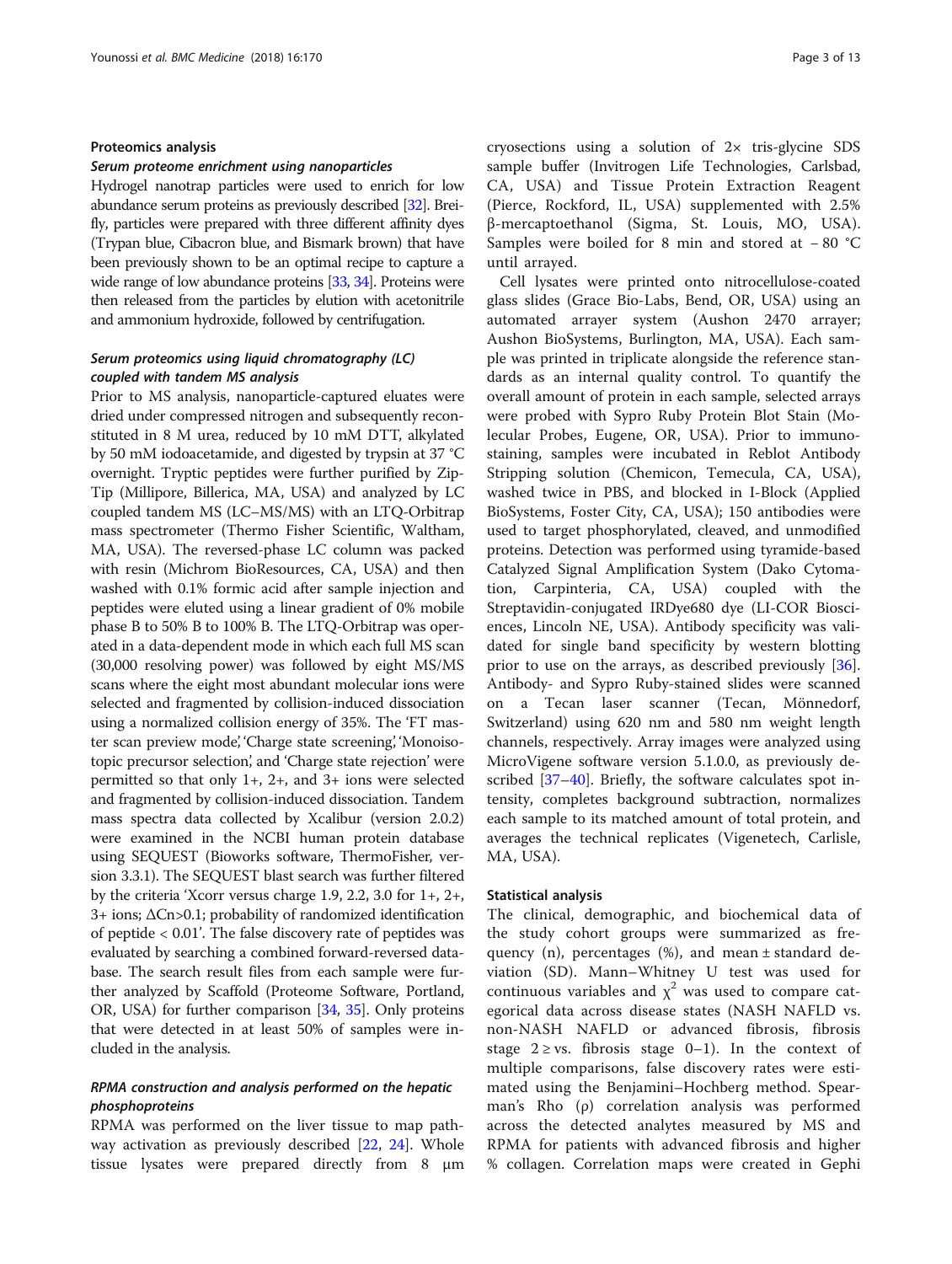version 0.8.2 for association with a correlation coefficient greater than 0.9.

Multiple regressions were built with analytes being used as predictors of the presence of significant fibrosis (logistic regression) and % collagen in liver (generalized linear model) with adjustment for demographic, clinical, and biochemical confounders (age, sex, BMI, diabetes, AST, and ALT). To limit the chance of over-fitting, the analytes were preselected at the univariate stage ( $p < 0.10$ ) by Mann–Whitney or Spearman correlation test), and only predictors with  $p < 0.05$  were left in the models after bidirectional stepwise selection. All statistical analyses were performed using statistical software JMP 9.2 (SAS Institute, Cary, NC, USA).

The open access mapping tool KEGG Pathway Painter, which uses The Kyoto Encyclopedia of Genes and Genomes (KEGG) database, was used to map the phosphoproteins determined from the multiple regression models to canonical pathways. The pathways were sorted in descending order based on number of molecules per pathway [[41\]](#page-12-0). UniProt was used to manually curate the pathways and regulatory mechanisms involving the analytes found to be statistically significant in this analysis ([http://www.uniprot.org/](http://www.uniprot.org)).

### Results

### Clinical and demographic profile of the study cohort

A total of 43 subjects with available liver tissue and serum samples met the histologic criteria for NASH and, of these, 34 had advanced fibrosis (fibrosis  $\geq$ 2). Demographic, clinical, and histological data are summarized in Table [1,](#page-4-0) which shows the characteristics of the study cohort when divided as having NASH versus non-NASH. The *p* value column shows results of the  $\chi^2$ test for categorical variables and Mann–Whitney U test for continuous variables, where  $p$  values < 0.05 are considered significant.

### Phosphorylated proteins in the hepatic tissue associated with advanced fibrosis and higher hepatic collagen deposition in subjects with NAFLD

The hepatic phosphoproteomic data was used for pathway activation mapping analysis. The analysis showed that 75 proteins (receptor tyrosine kinases, upstream activators, and downstream substrates) were associated with significant hepatic fibrosis (fibrosis stage  $\geq$  2) and higher % hepatic collagen. All significant RPMA proteomes in the liver are shown in Additional file [1](#page-11-0): Table S1, whereas Table [2](#page-5-0) shows the top 34 significant proteins. The false discovery rate was estimated to be 10.6%.

The phosphorylated signaling pathways from the liver tissue included the phosphoinositide 3-kinase PI3K/AKT signaling pathway, the epidermal growth factor receptor (EGF/EGFR) signaling pathway known as (ErbB1/HER1)

and, most importantly, the Apoptosis Signal-Regulating Kinase 1 (ASK1)-MAPK pathways (involving Apoptosis Signal-Regulating Kinase-1, ASK1 S83, and p38 MAPKinase;  $p < 0.05$ ). All phosphoproteins that were significantly correlated with the presence of advanced fibrosis and higher % collagen deposition in the liver are shown in Table [2.](#page-5-0)

As depicted in the protein–protein interaction figure (Additional file [1:](#page-11-0) Figure S2), the majority of phosphoproteins relevant to advanced fibrosis in NASH are linked together to form a large interacting network. This protein–protein interaction network revealed pathways involved in the neoangiogenesis, cell motility, and immune response to be potentially playing a role in the development of advanced fibrosis and higher % collagen deposition in NASH. Furthermore, these results suggest that the proteins of fibrosis and collagen deposition network have an even more pronounced hierarchical structure than the complete network and contain a larger number of closely linked protein clusters, which could be indicative of functional protein complexes.

### Serum protein profiles of LC–MS of NASH subjects with advanced fibrosis and increased hepatic collagen deposition

Important circulating proteins in sera (proteins that were detected by MS in at least 50% of NAFLD patients) were included in the further analysis. In the subsequent analysis, the strongest associations with advanced fibrosis were noted for the serum alpha-1-microglobulin/ bikunin preprotein ( $p = 0.0022$ ), the alpha-2 macroglobulin precursor ( $\alpha$ 2M) ( $p$  = 0.0023), and apolipoprotein E isoform a ( $p = 0.0027$ ) (Table [3](#page-6-0)).

On the other hand,  $\alpha$ 2M precursor coagulation factor V precursor and transthyretin precursor were weakly but significantly correlated with % collagen  $(p < 0.05)$ (Table [3](#page-6-0)). Furthermore, acute phase protein alpha-1-acid glycoprotein 1 was noted to positively correlate with % collagen while the platelet basic protein preproprotein (a chemoattractant which also functions in hyaluronic acid synthesis), histidine-rich glycoprotein isoform X1 coagulation factor V precursor, and alpha-1-microglobulin/ bikunin preproprotein were all negatively correlated with % hepatic collagen deposition  $(p < 0.05)$  (Table [3\)](#page-6-0). The false discovery rate for this round of analysis was estimated to be 28.3%.

### Serum proteome and hepatic phosphoproteome independently associated with advanced hepatic fibrosis and increased hepatic collagen deposition in NASH

In a series of multivariate analyses, we assessed the independent association of these circulating serum proteins and hepatic phosphoproteins with advanced fibrosis and higher % hepatic collagen deposition (Table [4](#page-7-0)). Our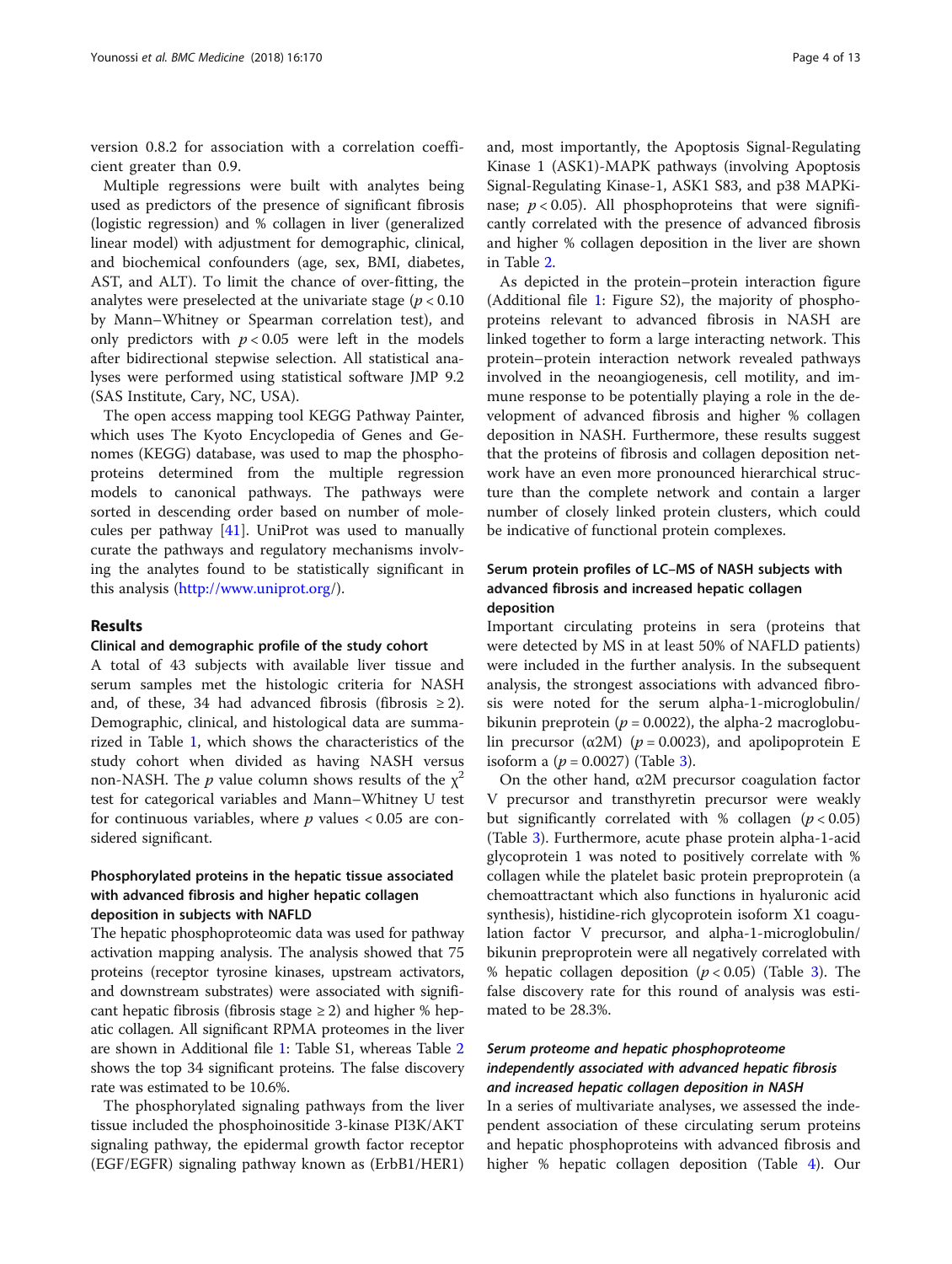### <span id="page-4-0"></span>Table 1 Demographic, clinical, and biochemical characteristics of the study cohort

| N                                       | <b>NASH</b>               | Non-NASH             | All                 |  |
|-----------------------------------------|---------------------------|----------------------|---------------------|--|
|                                         | 43                        | 24                   | 67                  |  |
| Demographic                             |                           |                      |                     |  |
| Male, n (%)                             | 16 (37.2%)                | 6 (25.0%)            | 22 (32.8%)          |  |
| White, $n$ (%)                          | 31 (77.5%)                | 19 (82.6%)           | 50 (79.4%)          |  |
| Age mean $\pm$ SD                       | 47.233 ± 10.254           | $45.083 \pm 10.746$  | $46.463 \pm 10.403$ |  |
| BMI, $kg/m2$                            | 48.921 ± 10.552           | 48.745 ± 9.200       | 48.856 ± 10.001     |  |
| Clinical and biochemical                |                           |                      |                     |  |
| Diabetes, n (%)                         | 28 (65.1%)                | 8 (33.3%)*           | 36 (53.7%)          |  |
| Hypertension, n (%)                     | 30 (73.2%)                | 14 (58.3%)           | 44 (67.7%)          |  |
| ALT, µ/L                                | $51.214 \pm 34.985$       | 34.042 ± 18.320*     | 44.970 ± 30.985     |  |
| AST, µ/L                                | $40.619 \pm 24.883$       | 23.375 ± 12.968***   | 34.348 ± 22.802     |  |
| Bilirubin, mg/dL                        | $0.544 \pm 0.040$         | $0.383 \pm 0.034**$  | $0.486 \pm 0.030$   |  |
| Albumin, g/dL                           | $4.012 \pm 0.114$         | $4.127 \pm 0.067$    | $4.052 \pm 0.078$   |  |
| Glucose, mg/dL                          | $125.268 \pm 6.310$       | $111.130 \pm 8.946$  | $120.188 \pm 5.193$ |  |
| Total cholesterol, mg/dL                | $175.025 \pm 6.628$       | 197.000 ± 8.732      | 183.266 ± 5.407     |  |
| LDL, mg/dL                              | $97.811 \pm 6.199$        | $120.043 \pm 8.859$  | $106.333 \pm 5.259$ |  |
| HDL, mg/dL                              | $40.667 \pm 1.639$        | 47.208 ± 2.438**     | $43.159 \pm 1.422$  |  |
| TGA, mg/dL                              | 172.103 ± 13.111          | $161.391 \pm 23.062$ | 168.129 ± 11.788    |  |
| Histological features <sup>a</sup>      |                           |                      |                     |  |
| Fat (1,2) vs. (3,4)                     | 14 (32.6%)                | 5 (20.8%)            | 19 (28.4%)          |  |
| Inflammation                            |                           |                      |                     |  |
| Portal inflammation $(0.1)$ vs. $(2 2)$ | 15 (34.9%)                | $6(25.0\%)$          | 21 (31.3%)          |  |
| Kupffer cells $(0.1)$ vs. $(2 2)$       | $1(4.2\%)*$<br>11 (25.6%) |                      | 12 (17.9%)          |  |
| PMN cells $(0.1)$ vs. $(≥ 2)$           | 5 (11.6%)                 | $0(0.0\%)$           |                     |  |
| Lymphocytes $(0.1)$ vs. $(2 2)$         | 26 (60.5%)                | $6(25.0\%)**$        | 32 (47.8%)          |  |
| Fibrosis                                |                           |                      |                     |  |
| Pericellular fibrosis (0.1) vs. $(2 2)$ | 28 (65.1%)                | $0(0.0\%)***$        | 28 (41.8%)          |  |
| Portal fibrosis $(0.1)$ vs. $(2 2)$     | 28 (65.1%)                | 7 (29.2%)**          | 35 (52.2%)          |  |
| Bridging fibrosis and cirrhosis         | 14 (32.6%)                | $0(0.0\%)$ ***       | 14 (20.9%)          |  |
| Apoptosis                               |                           |                      |                     |  |
| Focal necrosis $(0)$ vs. $(1,2,3)$      | 20 (46.5%)                | $5(20.8\%)*$         | 25 (37.3%)          |  |
| Mallory-Denk bodies (0) vs. (1,2,3)     | 12 (27.9%)                | $0(0.0\%)$ **        | 12 (17.9%)          |  |
| Ballooning degeneration (0) vs. (1,2,3) | 24 (55.8%)                | $0(0.0\%)***$        | 24 (35.8%)          |  |
| Apoptotic bodies (0) vs. (1,2,3)        | 4 (9.3%)                  | $0(0.0\%)$           | $4(6.0\%)$          |  |
| Collagen percentage                     | $4.708 \pm 3.283$         | $2.794 \pm 1.736*$   | $4.040 \pm 2.970$   |  |
| Fat percentage                          | $18.645 \pm 8.474$        | 12.906 ± 7.552**     | $16.641 \pm 8.559$  |  |

a Histopathological features were grouped by scores according to none, mild to moderate, or severe according to the hepatopathologist scoring as shown beside each variable

 $*p < 0.05$ ,  $**p < 0.01$ ,  $***p < 0.001$ 

ALT alanine aminotransferase, AST aspartate aminotransferase, BMI body mass index, HDL high density lipoprotein, LDL low density lipoprotein, NASH nonalcoholic steatohepatitis, PMN polymorphonuclear cells, SD standard deviation, TGA triglycerides

initial models focused on advanced fibrosis as the outcome. The first multivariate model included hepatic phosphoproteins and suggested that phosphoprotein Tyk2 as well as ALDH were the independent predictors of advanced fibrosis in NASH (Table [4](#page-7-0)). Another multivariate model using serum proteins suggested that serum Apolipoprotein C-II precursor, Apolipoprotein A-I preproprotein, and vitamin K-dependent protein S preproprotein were independently associated with advanced fibrosis in NASH (Table [4](#page-7-0)).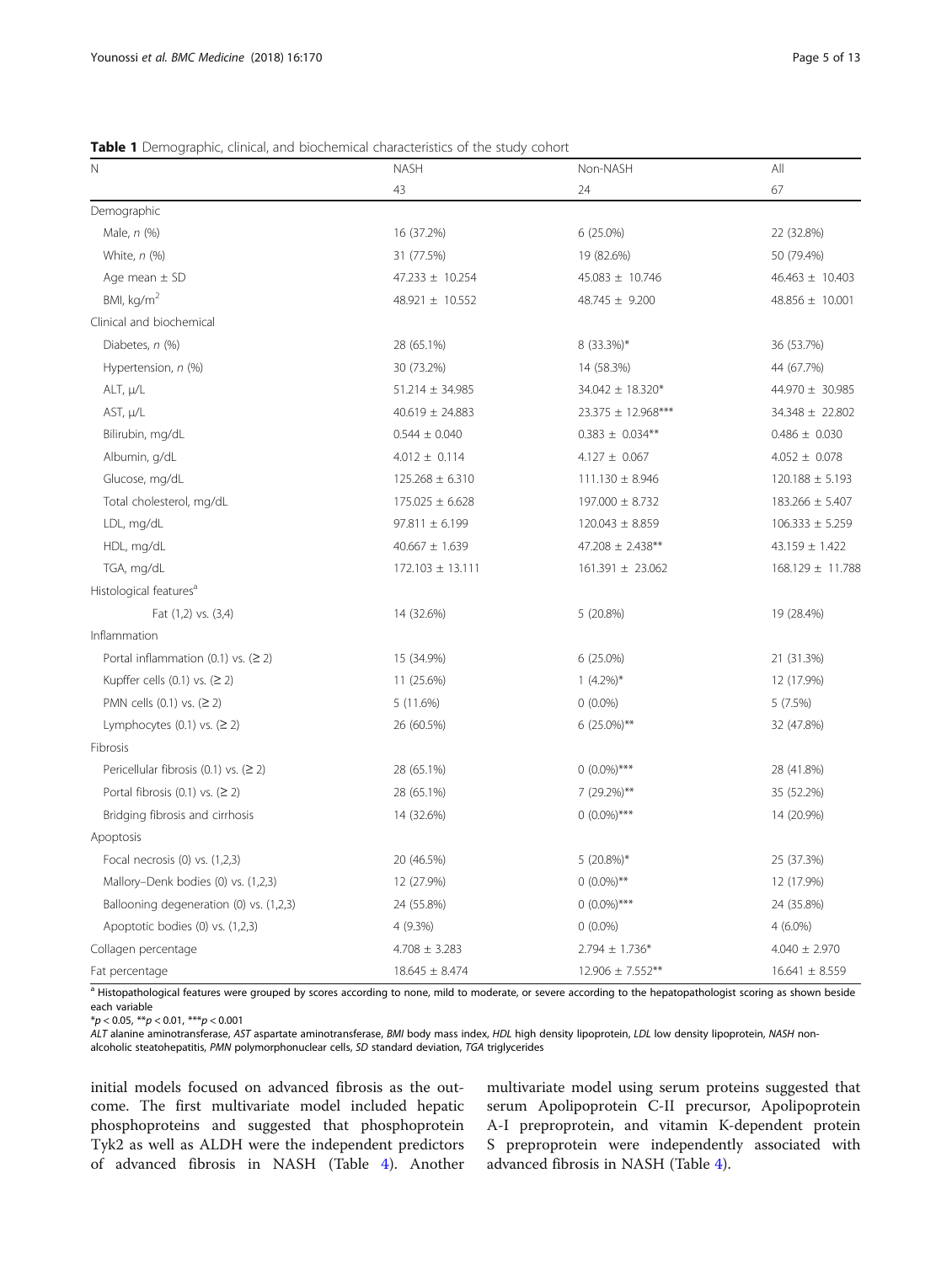<span id="page-5-0"></span>

| Table 2 Phosphorylated hepatic proteins with correlations with fibrosis and a higher percentage of collagen deposition in livers of |  |  |
|-------------------------------------------------------------------------------------------------------------------------------------|--|--|
| NAFLD patients                                                                                                                      |  |  |

| Endpoint                       | Protein intensity values (mean)          |                                         |                          |  |
|--------------------------------|------------------------------------------|-----------------------------------------|--------------------------|--|
| <b>MITOGENESIS</b>             | Fibrosis (stage $\geq$ 2) <sup>a,b</sup> | Fibrosis (stage $<$ 2) <sup>a,b,c</sup> | Percentage collagen pc,d |  |
| RTKS and LIGANDS               |                                          |                                         |                          |  |
| c-Kit Y703                     | 12,023.3253                              | 8509.7594**                             | $0.2727*$                |  |
| <b>EGFR Y1045</b>              | 7752.7248                                | 5367.3954**                             | $0.3061*$                |  |
| ErbB2 HER2 Y1248               | 13,638.4722                              | 10,163.0936**                           | $0.2544*$                |  |
| Met Y1234/1235                 | 8394.0971                                | 5442.5366***                            | $0.4082***$              |  |
| <b>Ret Y905</b>                | 4840.5597                                | 2796.3384**                             | $0.2564*$                |  |
| Ron Y1353                      | 11,455.9458                              | 8217.8116**                             | $0.2564*$                |  |
| DOWNSTREAM SUBSTRATES          |                                          |                                         |                          |  |
| CrkII Y221                     | 11,296.7507                              | 7283.2336**                             | 0.2844*                  |  |
| c-Myc                          | 16,583.2182                              | 13,624.0484*                            | $0.2705*$                |  |
| ERK 1/2 TOTAL                  | 27,683.0657                              | 22,584.3185**                           | $0.3574**$               |  |
| FRS2 alpha Y436                | 6745.9092                                | 4569.8235*                              | $0.3382**$               |  |
| IRS 1 S612                     | 6603.2819                                | 4223.5915*                              | $0.2756*$                |  |
| <b>PKA C T197</b>              | 13,849.3962                              | 11,729.8932*                            | $0.2968*$                |  |
| Src Family Y416                | 3488.0194                                | 1874.4209**                             | $0.2631*$                |  |
| SURVIVAL                       |                                          |                                         |                          |  |
| <b>AKT T308</b>                | 19,966.2896                              | 11,089.2265**                           | $0.3763**$               |  |
| AKT TOTAL                      | 15,739.0600                              | 10,127.1820**                           | $0.3282**$               |  |
| <b>ASK1 S83</b>                | 2072.4277                                | 1209.4175**                             | $0.2563*$                |  |
| Ephrin A3 Y779/A4 Y779/A5 Y833 | 10,051.2853                              | 9008.6468*                              | $0.3179*$                |  |
| <b>PDK1 S241</b>               | 13,526.9204                              | 10,692.6456**                           | $0.2990*$                |  |
| PI3K p85 Y458 p55 Y199         | 5930.4957                                | 4023.6630**                             | $0.4243***$              |  |
| PTEN                           | 26,544.6698                              | 22,904.4300*                            | $0.2628*$                |  |
| PTEN S380                      | 12,498.2321                              | 7720.4331***                            | 0.2677                   |  |
| INFLAMMATION/IMMUNE FUNCTION   |                                          |                                         |                          |  |
| Zap 70 Y319/Syk Y352           | 8322.9034                                | 4839.8932***                            | $0.3189*$                |  |
| cPLA2 S505                     | 11,697.1946                              | 8108.4437**                             | $0.2861*$                |  |
| PLCgamma1 Y783                 | 11,995.7606                              | 8488.3315**                             | $0.2824*$                |  |
| Stat4 Y693                     | 8407.7191                                | 5859.6088**                             | $0.3010*$                |  |
| Stat6 Y641                     | 7840.7122                                | 4793.4883***                            | $0.3226*$                |  |
| Tyk2 Y1054/1055                | 8760.8030                                | 5060.9800***                            | $0.2955*$                |  |
| p38 MAPK T180/Y182             | 8093.9200                                | 6807.1800                               | $0.3901**$               |  |
| <b>APOPTOSIS</b>               |                                          |                                         |                          |  |
| Bak                            | 20,974.0624                              | 18,147.0249**                           | $0.3262**$               |  |
| Survivin                       | 11,593.7421                              | 8882.5924***                            | $0.3180*$                |  |
| MOTILITY AND CELL ADHESION     |                                          |                                         |                          |  |
| Cofilin S3                     | 11,887.6509                              | 2171.5929***                            | 0.3369**                 |  |
| FAK Y576/577                   | 7300.4566                                | 5303.6335*                              | $0.3382**$               |  |
| <b>OTHERS</b>                  |                                          |                                         |                          |  |
| <b>ALDH</b>                    | 21,453.9429                              | 26,006.4687**                           | $-0.3009*$               |  |
| $IL-10$                        | 1731.1300                                | 1311.5200                               | $0.5539***$              |  |

Proteins in liver tissue, detected using RPMA, that were expressed at higher and significant level in patients with fibrosis  $\geq 2$  compared with fibrosis < 2<br>Non-parametric Kruskal–Wallis H test was used to identify the

<sup>d</sup> Correlation coefficient (ρ) describes the strength and direction of association between proteins and % collagen

p values  $<$  0.05 are considered significant; \*p  $<$  0.05, \*\*p  $<$  0.01, \*\*\*p  $<$  0.001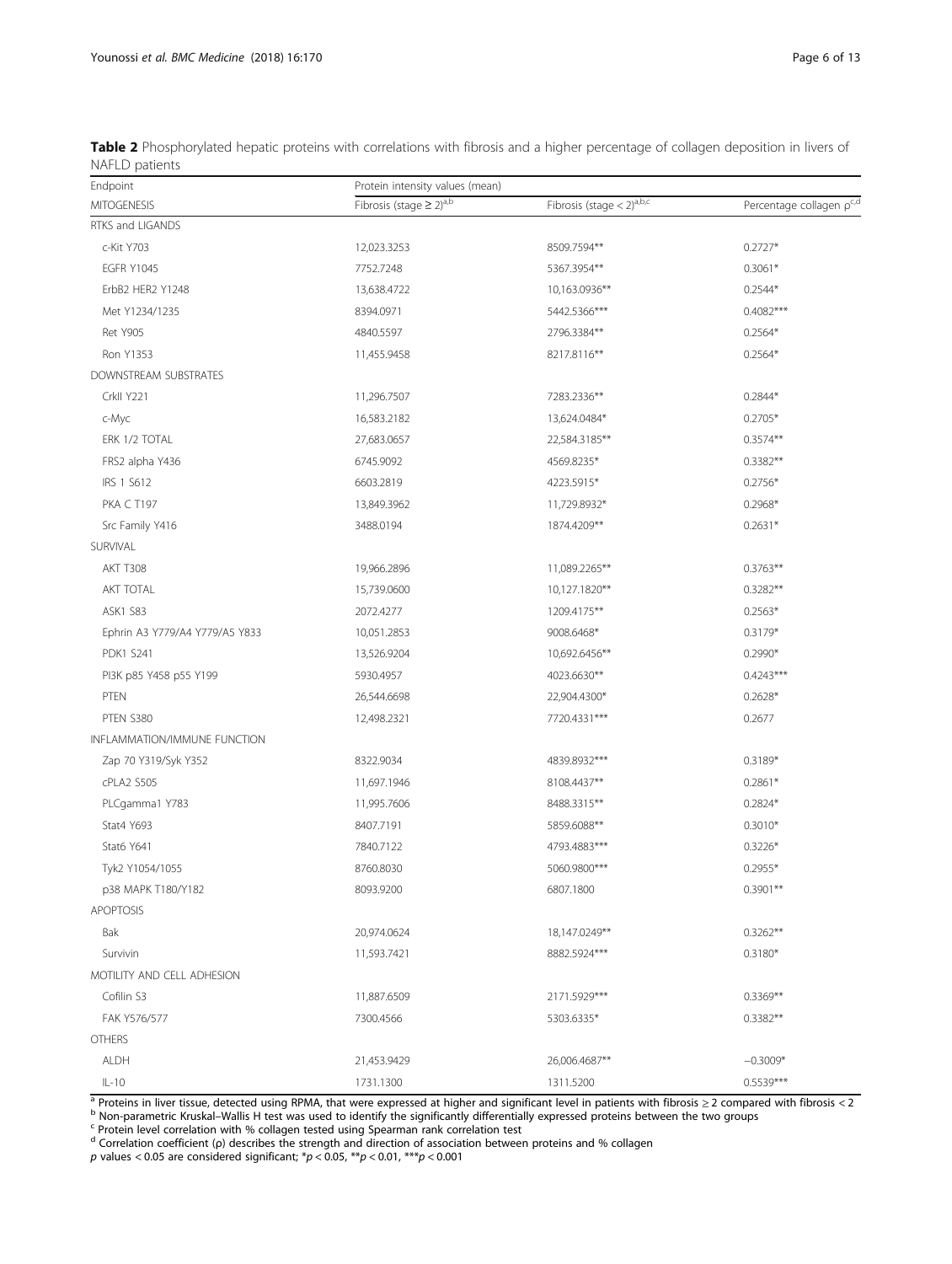<span id="page-6-0"></span>Table 3 Correlations of LC-MS serum proteomes with advanced fibrosis and a higher percentage of collagen deposition in liver

| <b>LC-MS Proteomes</b>                              | Mean of protein intensity            |                                     |                          |  |
|-----------------------------------------------------|--------------------------------------|-------------------------------------|--------------------------|--|
|                                                     | Fibrosis $\geq 2$ (n) <sup>a,b</sup> | Fibrosis $< 2$ (n) <sup>a,b,c</sup> | Percentage collagen pc,d |  |
| Protein alpha-1-microglobulin/bikunin preproprotein | $0.170 \pm 0.101$                    | $0.233 \pm 0.091**$                 | $-0.25*$                 |  |
| Alpha-2-macroglobulin                               | $0.144 \pm 0.144$                    | $0.060 \pm 0.087**$                 | $0.32*$                  |  |
| Apolipoprotein E isoform a                          | $0.320 \pm 0.184$                    | $0.426 \pm 0.219**$                 | $-0.24$                  |  |
| Transthyretin precursor                             | $0.084 \pm 0.056$                    | $0.053 \pm 0.032**$                 | $0.26*$                  |  |
| Vitamin K-dependent protein S preproprotein         | $0.057 \pm 0.044$                    | $0.031 \pm 0.030*$                  | $-0.06$                  |  |
| Selenoprotein P isoform 2                           | $0.013 \pm 0.019$                    | $0.030 \pm 0.044*$                  | $-0.19$                  |  |
| Carboxypeptidase B2 isoform 2 preproprotein         | $0.025 \pm 0.030$                    | $0.045 \pm 0.042^*$                 | $-0.24$                  |  |
| Apolipoprotein C-II                                 | $0.115 \pm 0.038$                    | $0.156 \pm 0.093*$                  | $-0.19$                  |  |
| Histidine-rich glycoprotein isoform X1              | $0.497 \pm 0.252$                    | $0.619 \pm 0.230*$                  | $-0.31*$                 |  |
| Apolipoprotein B-100 isoform X1                     | $0.250 \pm 0.606$                    | $0.039 \pm 0.073*$                  | 0.23                     |  |
| Apolipoprotein A-I preproprotein                    | $0.753 \pm 0.372$                    | $0.582 \pm 0.222*$                  | 0.16                     |  |
| Inter-alpha trypsin inhib. hvy. ch.H4 isoform 2     | $0.045 \pm 0.040$                    | $0.027 \pm 0.030*$                  | 0.05                     |  |
| Coagulation factor V                                | $0.048 \pm 0.053$                    | $0.046 \pm 0.053$                   | $-0.36**$                |  |
| Alpha-1-antitrypsin                                 | $0.193 \pm 0.192$                    | $0.121 \pm 0.051*$                  | $0.34***$                |  |
| Platelet basic protein preproprotein                | $0.081 \pm 0.053$                    | $0.100 \pm 0.044$                   | $-0.33**$                |  |
| Vitamin D-binding protein isoform 3                 | $0.052 \pm 0.064$                    | $0.028 \pm 0.037$                   | $0.28*$                  |  |
| C4b-binding protein alpha chain                     | $0.107 \pm 0.084$                    | $0.102 \pm 0.086$                   | $-0.27*$                 |  |
| Complement C4-A isoform 1 preproprotein             | $0.589 \pm 0.269$                    | $0.605 \pm 0.212$                   | $-0.26*$                 |  |
| Alpha-1-acid glycoprotein 1 precursor               | $0.090 \pm 0.062$                    | $0.065 \pm 0.041$                   | $0.25*$                  |  |

<sup>a</sup> Proteins as detected by LC–MS that were expressed at higher and significant level in patients with fibrosis  $\geq 2$  compared with fibrosis < 2<br><sup>b</sup> Non-parametric Kruskal–Wallis H test was used to identify the signific

<sup>d</sup> Correlation coefficient (ρ) describes the strength and direction of association between proteins and % collagen

p values < 0.05 are considered significant;  $* p < 0.05$ ,  $** p < 0.01$ 

The subsequent models focused on % collagen as the desired outcome. The model assessing the association of serum proteins with % collagen revealed that  $\alpha$ 2M precursor ( $p = 0.0004$ ) and coagulation factor V ( $p = 0.013$ ) were independently associated with increased hepatic collagen.

The last model showed that phosphoproteins, ASK1 S38  $(p = 0.02)$ , the receptor tyrosine kinase, Met Y1234/ 1235 ( $p = 0.009$ ), p38MAPK T180/Y182 ( $p = 0.0002$ ), LIMK1T508/LIMK2 T505 ( $p = 0.004$ ), and tissue remodeling-related inflammatory cytokines IL-10 ( $p$  < 0.0001) were independently associated with a higher % collagen deposition in the liver (Table [4](#page-7-0)).

The complete list of parameters for the models also included age, gender, BMI, diabetes, AST, ALT, and the variables were then subjected to stepwise selection. The proteins included in the models (for further stepwise selection) were pre-selected at the univariate step ( $p \le 0.10$ ) only). In the final models, only significant associations were kept for both clinicals and proteins ( $p \le 0.05$ ).

### Pathway analysis associated with increased hepatic collagen deposition using KEGG and Uniport

Based on the independent predictors of advanced fibrosis in NASH, the total number of pathways activated by

phosphoprotein predictors is 122 (Additional file [1](#page-11-0): Figure S3). Pathways of advanced fibrosis in NASH showed that there was an overlap of the Apolipoprotein C-II precursor, Apolipoprotein A-I preproprotein in the HDL-mediated lipid transport, and the Retinoid metabolism and transport pathways. On the other hand, Tyk2 is mapped to a total of 11 pathways, including Th1, Th2, and Th17 cell differentiation pathways (Additional file [1](#page-11-0): Table S2).

Based on the independent predictors for increased % collagen deposition, pathway analysis revealed 173 distinct KEGG and UniProt pathways. Of these, 117 pathways involved the phosphoproteins (ASK1, Met, p38 MAPK, IL-10, LIMK1/LIMK2), 30 of which had two or more proteins per pathway. Met and p38 MAPK both mapped to the Adherens junction pathway  $(n = 2)$ , both upstream of actin polymerization. ASK1 mapped to a total of 11 pathways, including Apoptosis, TNF, and NAFLD signaling pathways. LIMK1/LIMK2 mapped to 3 pathways, the most notable of which is the regulation of actin cytoskeleton pathway, which also includes p38MAPK. Pathways with the greatest number of convergent phosphoproteins included the Regulation of Actin Cytoskeleton  $(n = 3)$ , Fc gamma R-mediated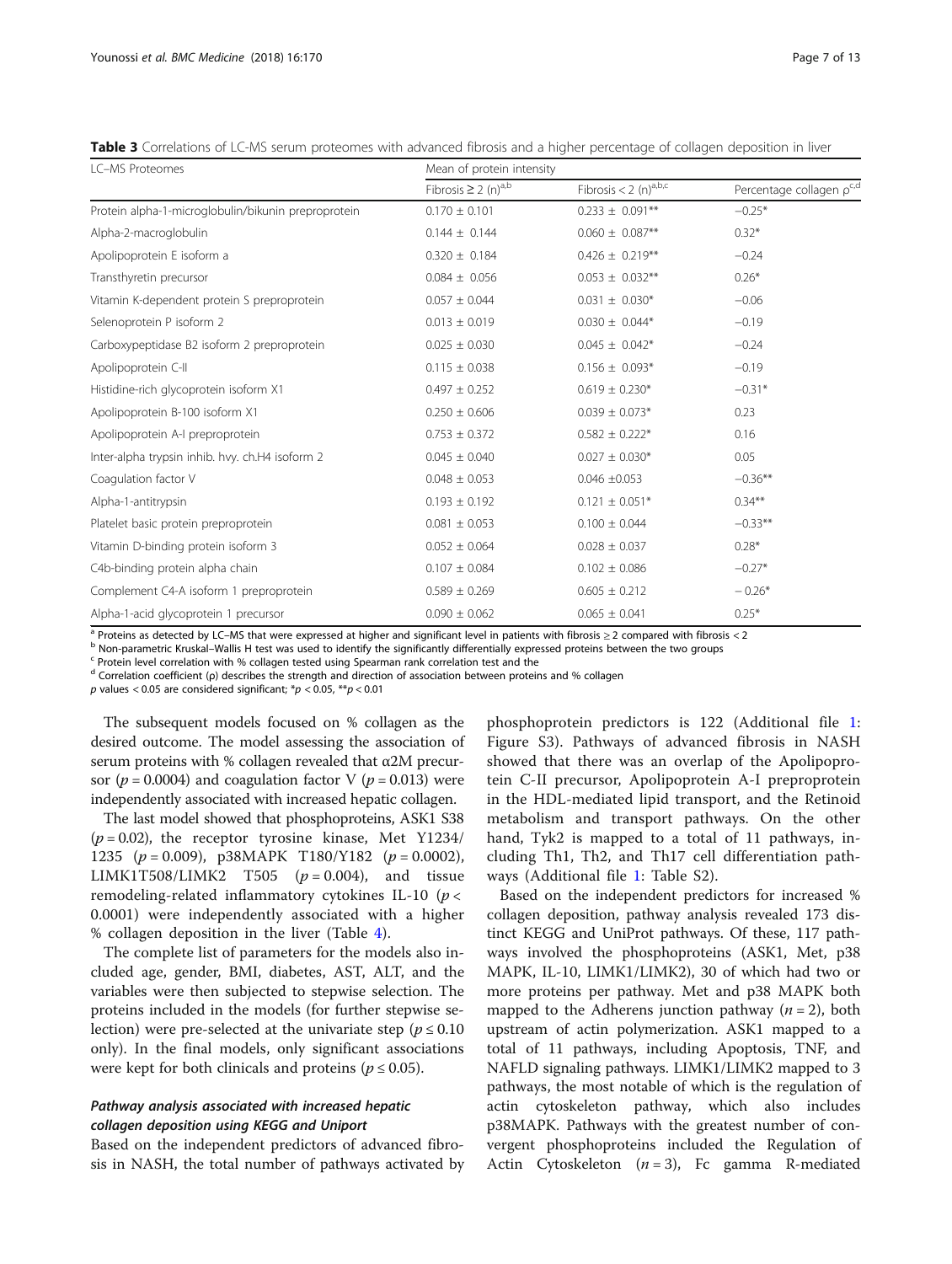<span id="page-7-0"></span>Table 4 Multivariate models showing independent association of sera proteomes and phosphorylated protein in liver associated with advanced liver fibrosis and a higher percentage of collagen

| Independent predictors of advanced liver fibrosis       |            |              |              |
|---------------------------------------------------------|------------|--------------|--------------|
| Predictor                                               | Odds ratio | Lower 95% CI | Upper 95% CI |
| Model with RPMA proteins <sup>a</sup>                   |            |              |              |
| AST, per 1 U/L                                          | 1.037      | 1.006        | $1.07*$      |
| Tyk2 Y1054/1055, per 1 unit                             | 1.458      | 1.177        | $1.807***$   |
| ALDH, per 1 unit                                        | 0.873      | 0.783        | $0.973*$     |
| Model with MS proteins                                  |            |              |              |
| Apolipoprotein C-II precursor, per 1 unit               | 0.757      | 0.612        | $0.936*$     |
| Apolipoprotein A-I preproprotein, per 1 unit            | 1.086      | 1.036        | $1.138***$   |
| Vitamin K-dependent protein S preproprotein, per 1 unit | 1.591      | 1.221        | $2.071***$   |
| Independent predictors of higher percentage collagen    |            |              |              |
|                                                         | Beta       |              | Std. err.    |
| Model with RPMA proteins <sup>a</sup>                   |            |              |              |
| ASK1 S83, per 1 unit                                    | $-0.654$   |              | $0.280*$     |
| Met Y1234/1235, per 1 unit                              | 0.450      |              | $0.167**$    |
| p38 MAPK T180/Y182, per 1 unit                          | 0.290      |              | $0.072***$   |
| IL-10, per 1 unit                                       | 1.197      |              | $0.255***$   |
| LIMK1 T508/LIMK2 T505, per 1 unit                       | $-0.386$   |              | $0.130***$   |
| Model with MS proteins                                  |            |              |              |
| Alpha-2-macroglobulin precursor, per 1 unit             | 0.100      |              | $0.026***$   |
| Coagulation factor V precursor, per 1 unit              | $-0.159$   |              | $0.062*$     |

<sup>a</sup> Liver tissue RPMA proteins were divided by 1000, MS proteins multiplied by 100 for presentation purposes

 $*p < 0.05$ ,  $**p < 0.01$ ,  $**p < 0.001$ 

phagocytosis  $(n = 3)$ , TNF signaling  $(n = 2)$ , MAPK signaling ( $n = 2$ ), Apoptosis ( $n = 2$ ), and EGFR tyrosine kinase inhibitor resistance  $(n = 2)$ . Additionally, IL-10 mapped to 20 pathways and was the only protein mapping to the canonical Jak-STAT signaling pathway  $(n =$ 1), solidifying its role as an upstream signaling molecule (Additional file [1](#page-11-0): Figure S3 and Table S3).

Serum analytes, α2M, and Coagulation Factor V precursor were found to be involved in a total of 25 molecular functions and biological pathways (Additional file [1:](#page-11-0) Table S2) using Uniprot manual curation. Most notably, aside from their involvement in lipid and vesicle transport, both of these analytes mapped to Platelet degranulation and Fibrin Clot Formation pathways (<http://www.uniprot.org/uniprot/P12259> and [http://](http://www.uniprot.org/uniprot/P01023) [www.uniprot.org/uniprot/P01023\)](http://www.uniprot.org/uniprot/P01023).

### Correlations of MS proteins with independent predictors of fibrosis and higher % collagen

To investigate the relationships between the sera-derived proteins (detected by LC–MS) and tissue-derived phosphoproteins (assessed by RPMA) in the context of NASH-related fibrosis and hepatic collagen deposition, a separate analysis was performed. This analysis showed that the  $α2M$  precursor from serum was strongly and

positively correlated with the receptor tyrosine kinase Met Y1234/1235 ( $\rho = 0.42$ ,  $p = 0.0005$ ), as well as with the actin-binding kinase LMK1 T508/LIMK2 T505 ( $\rho$  = 0.39,  $p = 0.001$ ) and, most importantly, with IL-10 ( $p =$ 0.28,  $p = 0.02$ ) and ASK1 S83 ( $\rho = 0.25$ ,  $p = 0.04$ ) from liver tissue samples (Additional file [1:](#page-11-0) Figure S4). Further correlations between proteins from sera and phosphorylated proteins from liver tissue can be seen in Table [5](#page-8-0), which shows the correlation of the independently associated serum proteins (with fibrosis and % collagen) detected by MS with the independently correlated phosphoproteins detected by RPMA (with fibrosis and % collagen) in the liver. Spearman rank correlation test was used and correlation coefficient (ρ) describes the strength and direction of association between serum and tissue proteins.

### **Discussion**

This is the most in-depth study of patients with NASH-related fibrosis for whom liver histology, collagen quantitation by morphometry, phosphoproteomic assessment of liver by RPMA, and serum proteomic assessment by LC–MS was performed. In this combined tissue and serum proteomics study of subjects with biopsy-proven NASH/NAFLD, we identified serum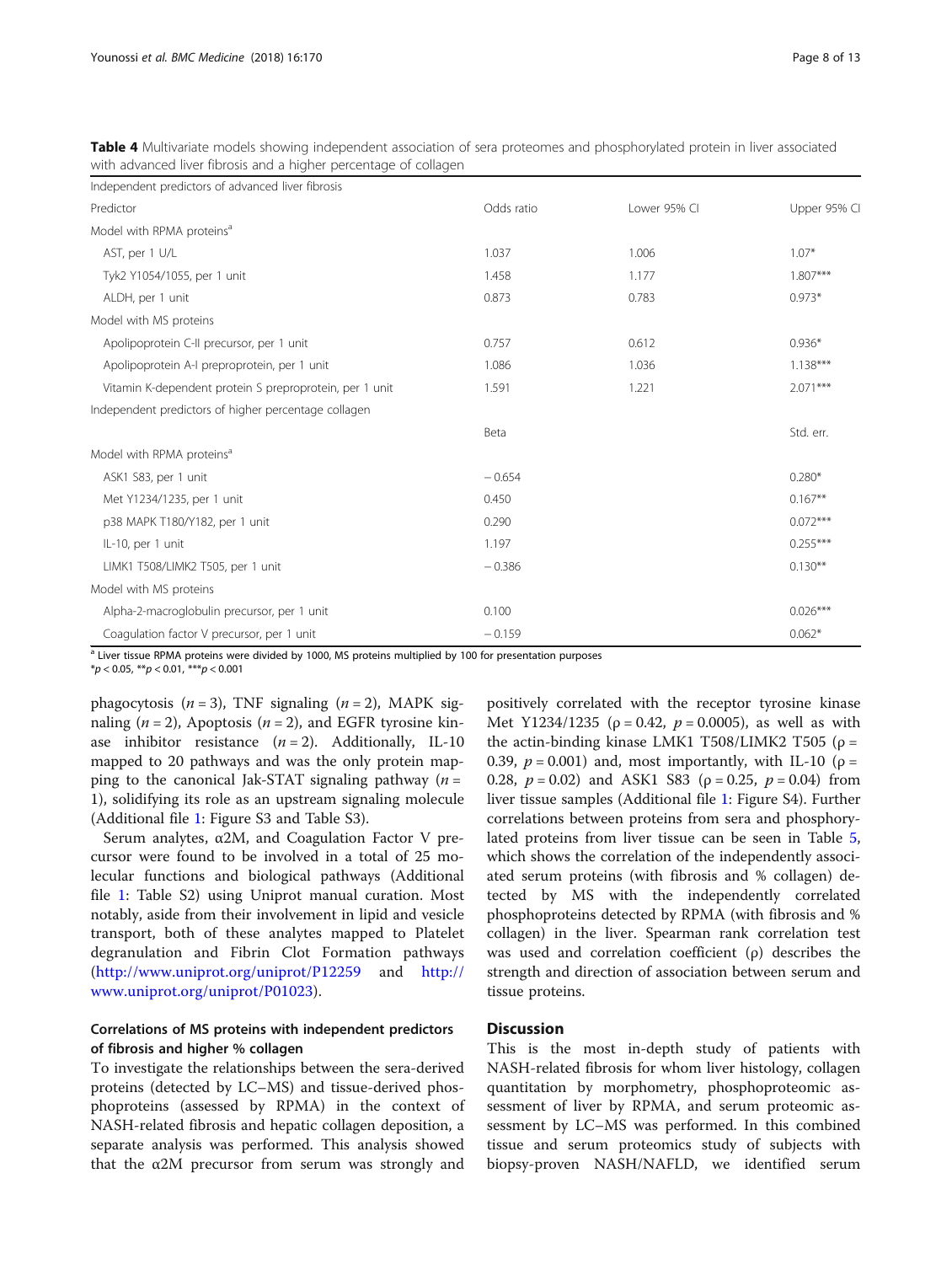| Serum proteome by LC-MS                     | Alpha-2-macroglobulin precursor | Coagulation factor<br>V precursor | Apolipoprotein<br>A-I preproprotein | Apolipoprotein<br>C-II precursor | Vitamin K-dependent<br>protein S preproprotein |
|---------------------------------------------|---------------------------------|-----------------------------------|-------------------------------------|----------------------------------|------------------------------------------------|
| Phosphoproteins from RPMA                   | $\Omega$                        | ρ                                 | ρ                                   | ρ                                | ρ                                              |
| <b>ASK1 S83</b>                             | $0.25132*$                      | $-0.27301*$                       | $0.25187*$                          | 0.18546                          | $-0.004$                                       |
| Met<br>Y1234/1235                           | 0.42158***                      | $-0.32161**$                      | $0.3759**$                          | 0.08211                          | 0.2009                                         |
| p38 MAPK<br>T180/Y182                       | $0.23536*$                      | $-0.37073**$                      | 0.814                               | 0.22551                          | $-0.1066$                                      |
| $IL-10$                                     | $0.27903*$                      | $-0.38985***$                     | $0.2616*$                           | 0.11275                          | $-0.859$                                       |
| LIMK1<br>T508/<br>LIMK <sub>2</sub><br>T505 | 0.39353***                      | $-0.3773$                         | $0.3206**$                          | $0.33034**$                      | $-0.2423*$                                     |
| Tyk2<br>Y1054/1055                          | $0.41652***$                    | $-0.167$                          | 0.18053                             | 0.01864                          | 0.0099                                         |
| <b>ALDH</b>                                 | $-0.07782$                      | $-0.004$                          | $-0.275$                            | 0.109                            | $-0.020$                                       |

<span id="page-8-0"></span>Table 5 Correlations between hepatic phosphoproteins and serum proteins in NASH with advanced fibrosis and a higher percentage of hepatic collagen deposition in the liver

p values < 0.05 are considered significant;  $*p < 0.05$ ,  $**p < 0.01$ ,  $***p < 0.001$ 

proteomic profiles as well as hepatic phosphoproteomic profiles that are associated with advanced fibrosis or increased hepatic collagen deposition in NASH.

Liver tissue from this cohort was used for RPMA to assess activated (phosphorylated) proteins in the hepatic tissue of subjects with NASH and advanced fibrosis. In this context, our data shows that the phosphorylated signaling proteins in the hepatic tissue that correlate with increased collagen deposition target the ASK1-MAPK pathway. Furthermore, activation of p38 MAPK T180/Y182 members of the MAPK family was noted. Notably, phosphorylation of p38 MAPK T180/Y182 participates in a signaling cascade that controls the cellular responses to inflammatory cytokines and stress [[42\]](#page-12-0). It is also important to note that ASK1 S83 is an immunoregulatory protein that plays a pivotal role in apoptosis signaling, inflammation, and fibrosis in the setting of increased oxidative stress, associated with the pathogenesis of NASH. Therefore, inhibitors of the ASK1-MAPK pathway are thought to have potential as therapeutic targets in diseases where ASK1 is activated [[43](#page-12-0)–[47\]](#page-12-0). Our data support the concept that ASK1 activation is a key component for NASH-related fibrosis. In fact, a phase 2 clinical trial has been reported to target ASK1 inhibition as a potential treatment option for NASH. Early data from this study reported consistent improvement of hepatic fibrosis after a short course of treatment with an investigational ASK1 inhibitor in patients with NASH and fibrosis [[47\]](#page-12-0). In concordance with these findings, our proteomics data from liver tissue, representative of organ-wide signaling, provides substantial evidence for the activation of the ASK pathway in the hepatic tissue of NASH subjects with

advanced fibrosis, thus yielding further support for targeting of this pathway in the treatment of NAFLD patients with fibrosis.

In addition to the ASK pathway, our study also showed that IL-10 expression in the liver was associated with the presence of higher hepatic collagen deposition in NAFLD. IL-10 is a pleiotropic anti-inflammatory cytokine with important immunoregulatory functions [\[42](#page-12-0)]. In fact, IL-10 signaling pathway involves the phosphorylation and activation of a number of pathways that may be important in the pathogenesis of NASH and NASH-related fibrosis. These include the ASK1-MAPK pathway, the transducer activator transcription 3 and other survival pathways (insulin receptor substrate 2 via phosphoinositide-3 kinase class IA and its downstream effectors 3-phosphoinositide dependent protein kinase-1, ribosomal protein S6 kinase polypeptide 1, and v-Akt oncogene homolog) [[48\]](#page-12-0). Despite these findings, the exact role of IL-10 and these pathways requires further investigation in larger matched cohorts.

The gene expression of NAFLD and alcoholic fatty liver disease is similar not only with respect to alcohol-metabolizing genes, but also with respect to numerous other genes, as shown by the global gene expression patterns observed. The demonstration of elevated expression of alcohol-metabolizing pathways in pediatric NASH livers [\[49](#page-12-0)] and alcohol-producing gut microbiomes in NASH livers [[50\]](#page-12-0) supports the hypothesis that endogenous gut-derived alcohol microbiomes could be a potential hit in the pathogenesis of NASH. Furthermore, the same group later  $[51]$  $[51]$  demonstrated that, in advanced stages of NAFLD, there is less expression of the alcohol-metabolizing genes compared to in mild NAFLD. Herein, we report a similar observation, where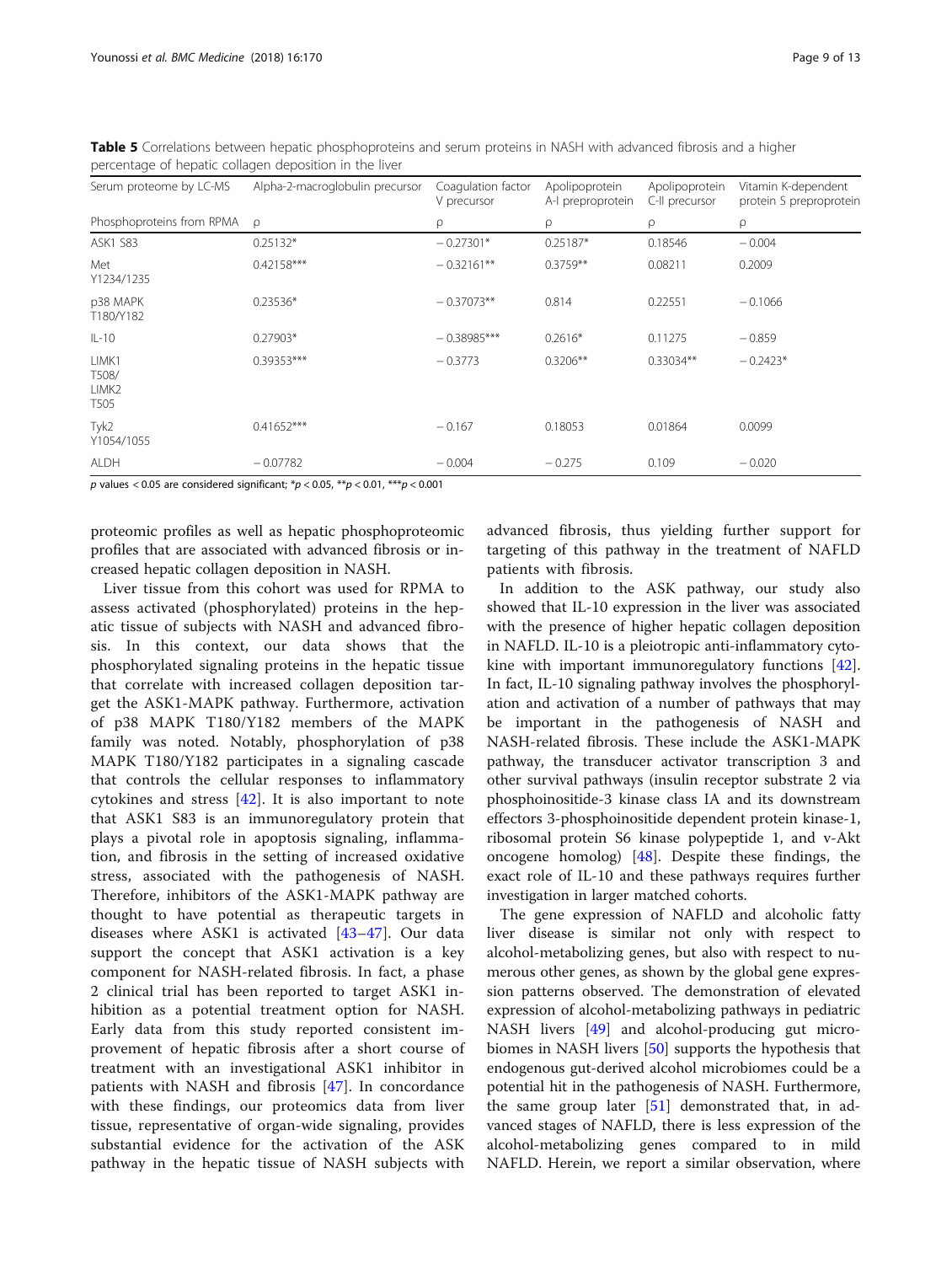we found the expression of ALDH in livers to be negatively correlated with % collagen in the liver and negatively associated with fibrosis. We, and others [[51\]](#page-12-0), think that it is unexpected that the alcohol-metabolizing molecules are not associated with severe NAFLD. One justification for why these genes were not found to be expressed by fibrotic livers from NAFLD is because most of the alcohol-metabolizing molecules are related to hepatocytes, and there is higher hepatocyte damage in fibrotic livers of NAFLD. A further support for this explanation is that, in our study, NAFLD fibrotic livers showed higher expression of the apoptosis molecules than non-fibrotic livers from NAFLD. However, in our study, phosphoproteomics was performed on whole liver tissue, making it difficult to correlate the exact phosphoproteins specific to hepatocytes.

In addition to the liver tissue, we used sera from the same patients for high resolution MS, which has excellent analytical sensitivity, coupled to nanoparticle-based protein capture technology to concentrate low abundance but clinically relevant proteins [\[34](#page-12-0), [35](#page-12-0)]. Using this approach, our data shows that a total of 19 circulating proteins are associated with either advanced fibrosis  $(\text{stage} \geq 2)$  or higher percent hepatic collagen deposition. In fact, our multivariate analysis showed that serum α2M and coagulation factor V were independently associated with a higher % hepatic collagen deposition, confirming previous data [[18\]](#page-12-0), which suggests their potential role in hepatic collagen deposition in NASH. Furthermore, α2M strongly correlates with the downstream transcription factors Met Y1234/1235 and LIMK1 T508/LIMK2. These hepatic phosphoproteins have been independently associated with increased hepatic collagen, further connecting serum proteome to hepatic phosphoproteome and their potential roles in collagen deposition and hepatic fibrosis. Furthermore, these data may suggest that MET and LMK can be involved in the upstream pathogenic mechanism of fibrosis and collagen deposition and therefore the interplay of these molecules should be considered for further investigation.

In addition to the above findings, our data indicates that hypercoagulable factors may also play a role in the development and progression of hepatic fibrosis. The exact mechanism of this influence is not understood, but thrombin, through its activation by coagulation factor V, may be a key component [[52](#page-12-0), [53](#page-12-0)].

Liver plays a role in regulating glucose and lipid metabolism. Glucogenesis is suppressed with insulin resistance, which may lead to hyperglycemia resulting in hepatic steatosis  $[1, 54]$  $[1, 54]$  $[1, 54]$ . One of the major pathways implicated in hepatic function is the JAK/STAT pathway together with IL-6-STAT3 and IL-4-STAT6 pathways. Similarly, in our studies, we have shown that IL-6 and IL-10 were increased in patients with fibrosis, together with STAT4 and STAT6 (Additional file [1](#page-11-0): Table S1). Previous studies have demonstrated that STAT3 absence in hepatocytes may result in insulin resistance and augmented expression of gluconeogenic genes, mediated by the dysregulation of IL-6 signaling [[2,](#page-11-0) [3,](#page-11-0) [55,](#page-12-0) [56\]](#page-12-0). Taken together, this data support previous findings that STAT signaling is critical for liver metabolic functions. Dysregulation of STAT signaling pathways can result in disrupted hepatic glucose metabolism, leading to hepatic steatosis.

Finally, our systematic pathway analysis approach confirmed two key trends in the data. First, the majority of serum proteins discovered in this study seem to be best associated with the semi-quantitative assessment of advanced fibrosis by histopathology. In contrast, the phosphoproteins in the liver were more frequently associated with increased % hepatic collagen deposition as quantified by morphometry. Second, the data indicated that the proteins found to be independently associated with increased % hepatic collagen deposition are in pathways that are more intrinsically involved in the biology of fibrosis development. In contrast, proteins that are independent predictors of advanced fibrosis based on semi-quantitative assessment by histopathology are primarily involved in lipid storage and transport mechanisms. This suggests that proteins associated with increased % collagen deposition may be more sensitive markers of significant fibrosis in NASH.

The pathway distribution of IL-10 and ASK1 confirms that IL-10 is indeed upstream of the signaling activity of ASK1. It is notable that ASK1 independently mapped to both the NAFLD and apoptosis pathways (as delineated by KEGG) as this protein is known to be involved in hepatic steatosis and fibrosis [[47](#page-12-0)]. In fact, when mapped to the apoptosis pathway, ASK1 is shown as upstream of pro-apoptotic genes and p38MAPK as upstream of pro-survival genes. In short, this pathway analysis confirms that ASK1 is indeed involved in the pathogenesis of hepatic fibrosis in NASH. Furthermore, the data indicates that, while IL-10 is an upstream effector, the signaling cascade does indeed pass through p38MAPK and seems to culminate with LIMK1/LIMK2 and its ability to block the stabilization of actin as seen in this composite pathway (Fig. [1](#page-10-0)).

There are some limitations to our study. First, it is an exploratory analysis of NASH and liver fibrosis processes and requires validation in a larger group of patients with NASH-related fibrosis. In fact, although in the context of multiple testing, the estimated false discovery rate was not very high; given the number of studied parameters and limited sample size, we could not rule out the risk of over-fitting for the presented models. Nevertheless, and to our knowledge, this is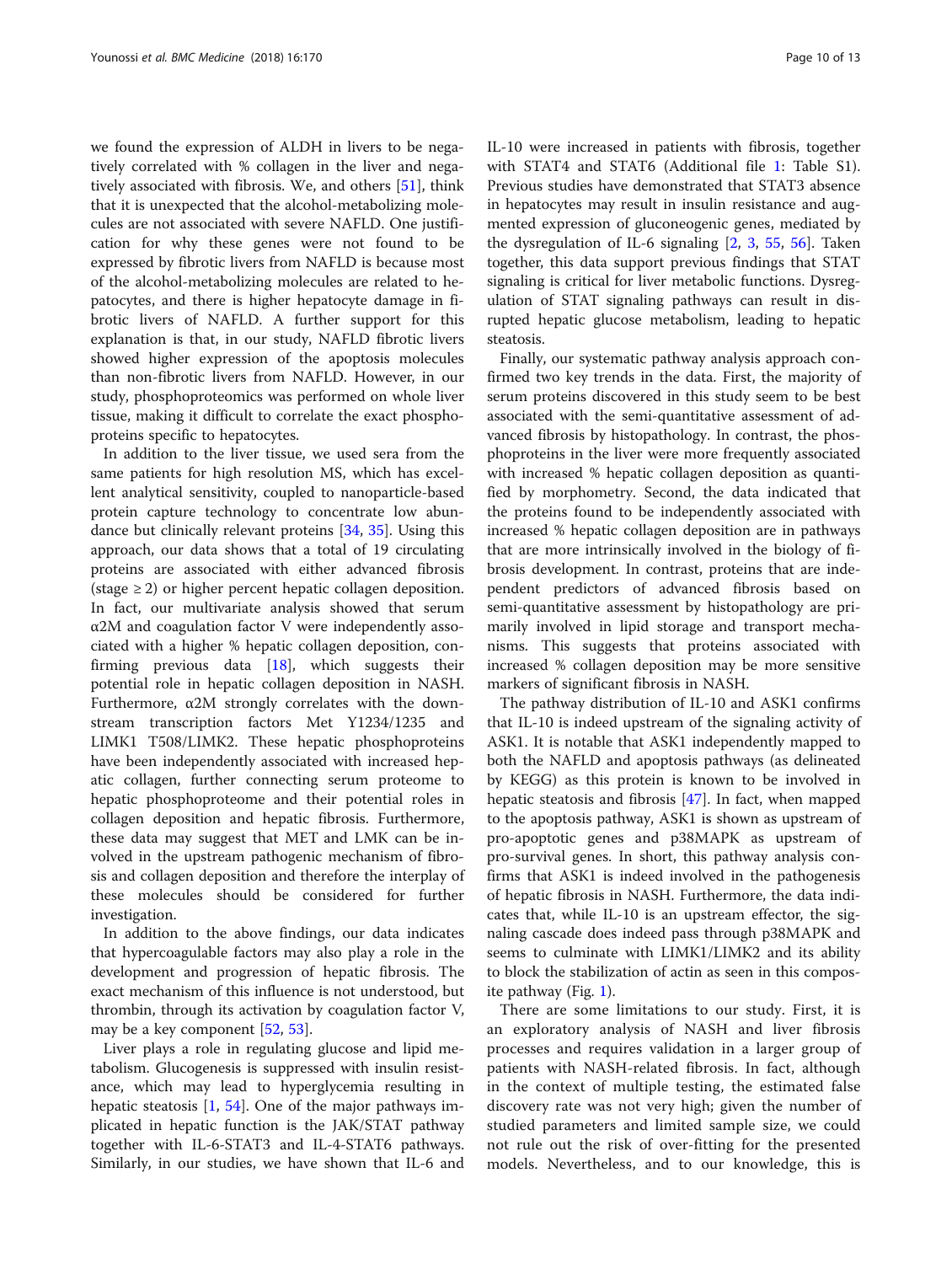<span id="page-10-0"></span>

the first study utilizing a unique combination of tissue and serum samples coupled with proteomics analysis to identify serum proteome determined by MSand RPMA-based protein pathway activation mapping of the liver tissue to uncover markers pertinent to fibrosis.

In summary, this study uses a very well described group of NASH subjects with advanced fibrosis with available serum and liver tissue. Our data indicates that ASK1-MAPK is the most important activated pathway in NASH subjects with advanced fibrosis. Additionally, our serum proteomic data confirms that α2M seems to have a predictive value for higher % hepatic collagen deposition in subjects with NASH. Our proteomics data (serum and hepatic) can provide guidance to investigators who are developing therapeutic targets for patients with a clinically relevant type of NAFLD, i.e., NASH with advanced fibrosis or steatofibrosis [[57\]](#page-12-0).

### Conclusion

NAFLD is the most common liver disease worldwide. NASH is a subtype of NAFLD that may progress to cirrhosis and other liver complications. Only fibrosis can independently predict liver-related mortality. Phosphorylated signaling pathways play a role in liver fibrosis, but none has been confirmed as a pathogenic mechanism and targets for NASH treatment are still under investigation. Using simultaneous profiling of sera proteome and phosphoproteome in liver tissue reveals that ASK1 S83, p38MAPK T180/Y182, the receptor tyrosine kinase, Met Y1234/1235, LIMK1T508/LIMK2 T505, and tissue remodeling-related inflammatory cytokines IL-10 were independently associated with higher collagen deposition in subjects with NAFLD. These pathogenic mechanisms have not been previously correlated to clinical diagnostic markers. However, we were able to show that  $\alpha$ 2M (a biomarker already implemented in the Fibro Sure test) is strongly correlated to ASK1 S38 and IL-10. Although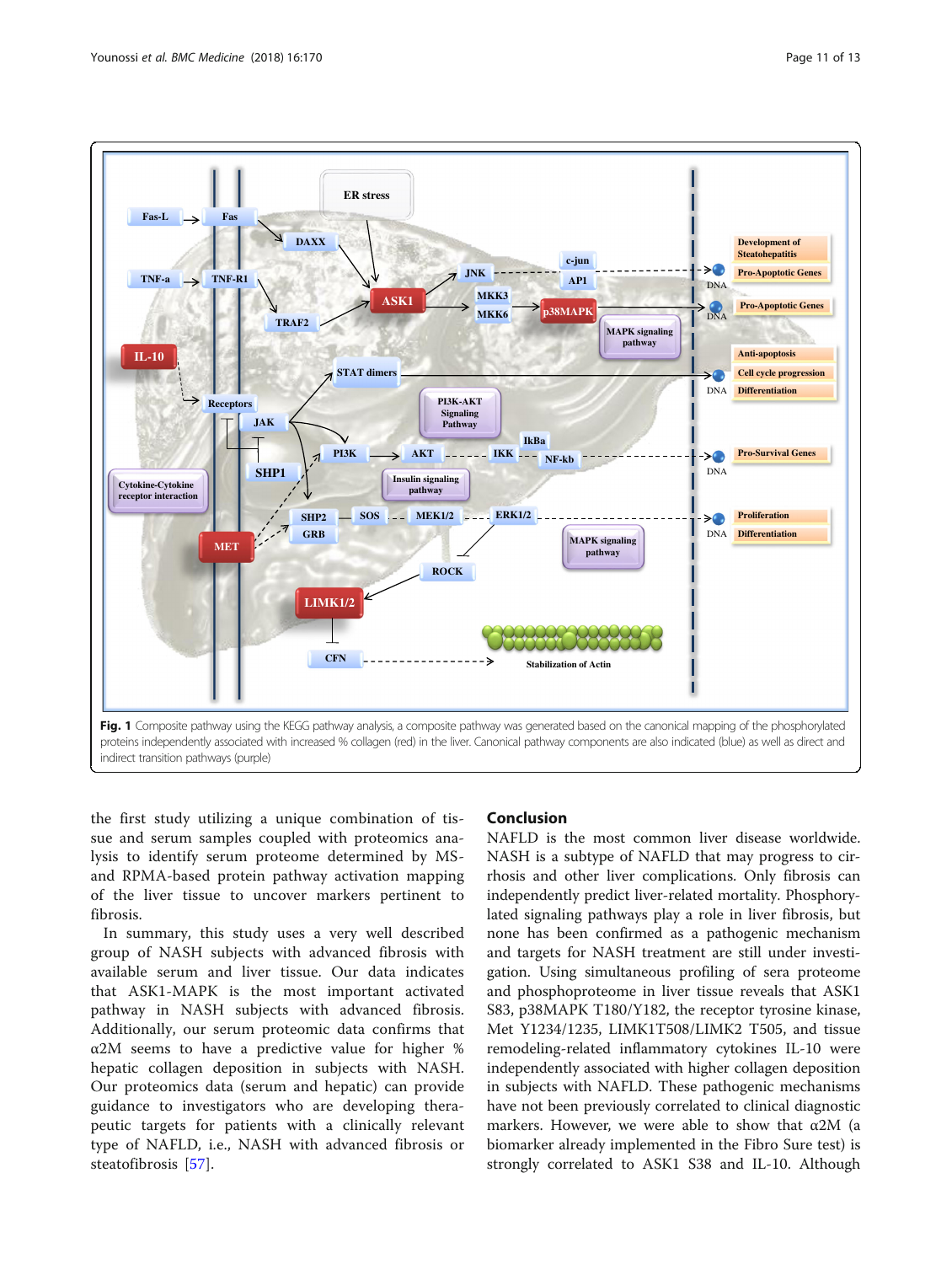<span id="page-11-0"></span>the mechanism of action of these proteins is unclear, the data suggest a potential role for these proteins in the pathogenesis of fibrosis and potential therapeutic utility in patients with NASH. The phosphorylated signaling pathways that are independently correlated to fibrosis in NASH revealed by our study might well pave the way for the revelation of more therapeutic targets and contribute to understanding the pathogenic mechanism of fibrosis in NASH. Although in the context of multiple testing, the estimated false discovery rate was not very high given the number of studied parameters and limited sample size; however, we could not rule out the risk of over-fitting for the presented models. Future validation of potential biomarkers to better define the pathogenic mechanism and stratify progression of disease in NAFLD will have great clinical significance.

### Additional file

[Additional file 1:](https://doi.org/10.1186/s12916-018-1136-1) Figure S1. Representative image of collagen quantification after staining with Sirius red. Table S1. Associations or correlations of phosphorylated hepatic proteins with fibrosis stage and higher % collagen deposition in livers of NAFLD patients. Figure S2. Images showing (a) advanced liver fibrosis signaling protein-protein network and (b) higher hepatic percentage collagen protein-protein network. Figure S3. Phosphoproteins and proteomes involved in biological processes and KEGG pathways. Table S2. Pathways associated with advanced fibrosis stage  $\geq$  2. Table S3. Pathways associated with higher % collagen deposition in the liver. Figure S4. Scatter plots of A. alpha-2 macroglobulin precursor vs. IL-10  $(p = 0.28, p = 0.02)$  and ASK1 S83  $(p = 0.25, p = 0.04)$ . (DOCX 2995 kb)

#### Acknowledgements

The data used in the development of this work is the property of Inova Health System. No external funds were used in the project. All work conducted and data collected under this project remains under the ownership of Inova Health System.

#### Funding

The study was internally funded by Beatty Liver and Obesity and Liver Outcomes Research Funds, Inova Health System (IHS). The proteomic analysis was performed by GMU under a service contract funded by IHS.

#### Availability of data and materials

All datasets used and/or analyzed during the current study are available with the corresponding author and can be provided upon reasonable request.

#### Authors' contributions

ZY is the main supervisor and principal investigator of the study. He designed and directed the study, directed the data analysis, interpreted the study results and undertook the manuscript preparation. AK assisted with the experimental design, aims and work, data and result interpretation, and manuscript preparation. MP was responsible for the generation of the signaling network data by RPMA. MS was responsible for data management, bioinformatics and statistical analysis. ZYo, TJ, SF worked on patient' consent and specimen collection. KJ, AH, and AB assisted in pathway analysis and manuscript generation. WZ was responsible for the analysis of serum samples by mass spectrometry. ZG, FM, LA, and DA performed the pathological diagnosis, collagen quantification, and interpretation and analysis of data. EP assisted with the proteomic experimental work and data interpretation. Authors have read, accepted, and approved the final version of the manuscript.

#### Ethics approval and consent to participate

This study is designed as a part of the Translational Research in Chronic Disease (Younossi Protocol IRB Study #15–1842 (05.047), Version 22.0, dated April 11, 2017) ongoing at 'The Beatty Liver and Obesity Research Program' at the Center for Integrated Research, 3rd Floor, Claude Moore Health, Education, and Research Building. All the samples and biological materials used in this study were previously obtained from patients who were willing to participate in a research study and who provided their informed consent and HIPPA Authorization Form. The consent procedure was approved by the IRB and is described in detail in Younossi Protocol IRB Study #15–1842 (05.047), Version 22.0, dated April 11, 2017. The inclusion criteria specified adults, 18 years and older, who were willing to participate in the study and provide informed consent. The exclusion criteria for patients participating in the study were children under the age of 18 years, pregnant women, and patients who are not capable of providing consent.

#### Consent for publications

Not applicable.

#### Competing interests

The authors declare that they have no competing interests.

#### Publisher's Note

Springer Nature remains neutral with regard to jurisdictional claims in published maps and institutional affiliations.

#### Author details

<sup>1</sup> Betty and Guy Beatty Center for Integrated Research, Inova Health System, 3300 Gallows Rd., Falls Church, VA, USA. <sup>2</sup> Department of Medicine, Inova Fairfax Hospital, Falls Church, VA, USA. <sup>3</sup>Center for Liver Diseases, Inova Fairfax Hospital, Falls Church, VA, USA. <sup>4</sup>Center for Applied Proteomics and Molecular Medicine, School of Systems Biology, George Mason University, Manassas, VA, USA.

### Received: 16 April 2018 Accepted: 23 July 2018 Published online: 12 September 2018

#### References

- 1. Younossi ZM, Koenig AB, Abdelatif D, et al. Global epidemiology of nonalcoholic fatty liver disease-Meta-analytic assessment of prevalence, incidence, and outcomes. Hepatology. 2016;64:73–84.
- 2. Matteoni CA, Younossi ZM, Gramlich T, et al. Nonalcoholic fatty liver disease: a spectrum of clinical and pathological severity. Gastroenterology. 1999;116:1413–9.
- 3. Younossi ZM, Blissett D, Blissett R, et al. The economic and clinical burden of nonalcoholic fatty liver disease in the United States and Europe. Hepatology. 2016;64:1577–86.
- 4. Chalasani N, Younossi Z, Lavine JE, et al. The diagnosis and management of nonalcoholic fatty liver disease: practice Guideline by the American Association for the Study of Liver Diseases, American College of Gastroenterology, and the American Gastroenterological Association. Hepatology. 2012;55:2005–23.
- 5. Stepanova M, Younossi ZM. Independent association between nonalcoholic fatty liver disease and cardiovascular disease in the US population. Clin Gastroenterol Hepatol. 2012;10:646–50.
- 6. Hossain N, Afendy A, Stepanova M, et al. Independent predictors of fibrosis in patients with nonalcoholic fatty liver disease. Clin Gastroenterol Hepatol. 2009;7:1224–9. 9 e1–2.
- 7. McPherson S, Hardy T, Henderson E, et al. Evidence of NAFLD progression from steatosis to fibrosing-steatohepatitis using paired biopsies: implications for prognosis and clinical management. J Hepatol. 2015;62:1148–55.
- 8. Gramlich T, Kleiner DE, McCullough AJ, et al. Pathologic features associated with fibrosis in nonalcoholic fatty liver disease. Hum Pathol. 2004;35:196–9.
- Younossi ZM, Stepanova M, Rafiq N, et al. Pathologic criteria for nonalcoholic steatohepatitis: interprotocol agreement and ability to predict liver-related mortality. Hepatology. 2011;53:1874–82.
- 10. Stepanova M, Rafiq N, Makhlouf H, et al. Predictors of all-cause mortality and liver-related mortality in patients with non-alcoholic fatty liver disease (NAFLD). Dig Dis Sci. 2013;58:3017–23.
- 11. Younossi ZM, Otgonsuren M, Venkatesan C, et al. In patients with nonalcoholic fatty liver disease, metabolically abnormal individuals are at a higher risk for mortality while metabolically normal individuals are not. Metabolism. 2013;62:352–60.